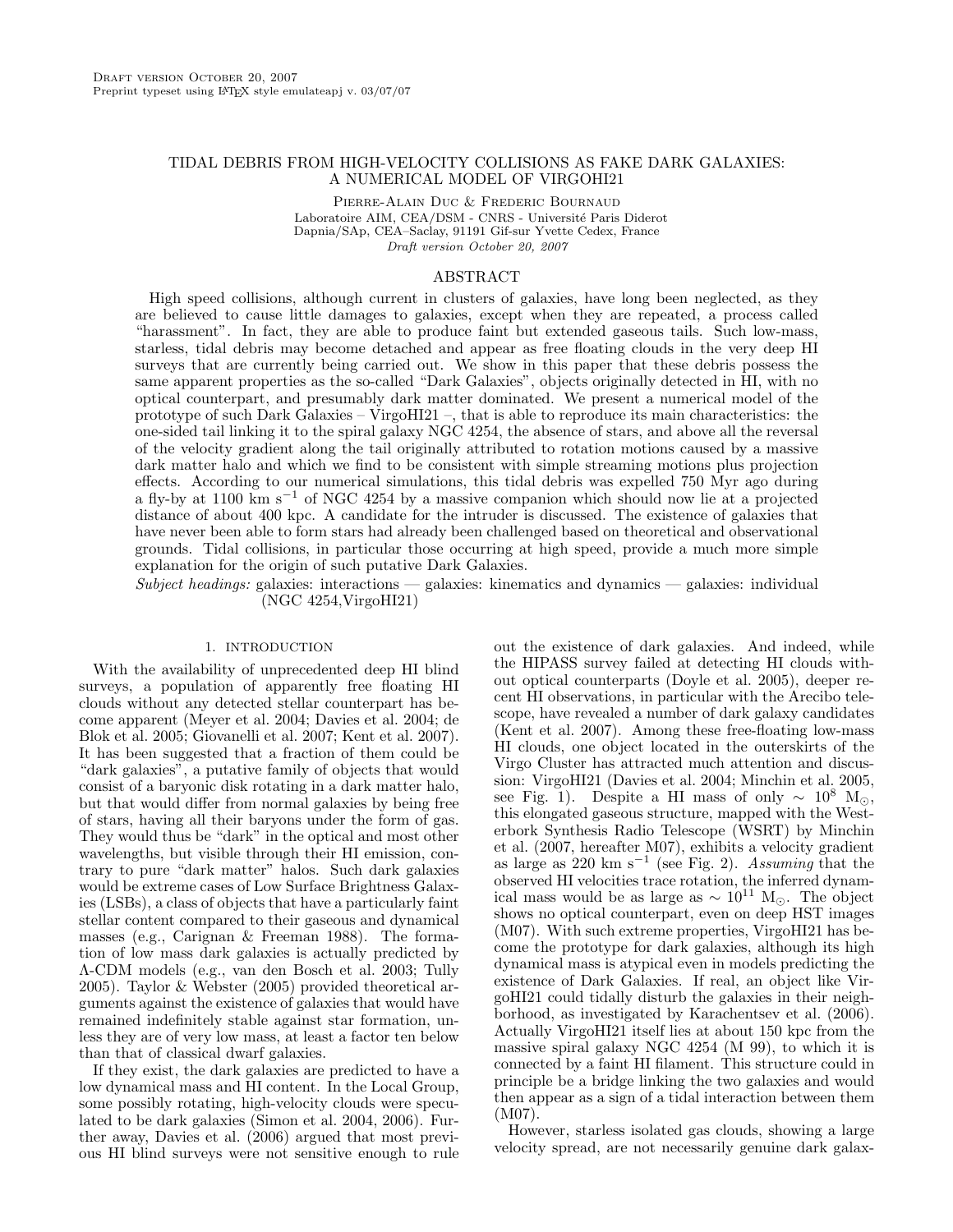

FIG. 1.— The system VirgoHI21/NGC 4254. Left The distribution of the atomic hydrogen is superimposed in blue on a true color optical SDSS image of the field acquired through the WIKISKY.org project. The HI maps actually combine two data set: the observations obtained with the Arecibo telescope as part of the ALFALFA project (courtesy of B. Kent, Haynes et al. 2007), which are sensitive enough to show the whole extent of the gaseous tail; the observations obtained at WSRT (courtesy of R. Minchin, Minchin et al. 2007) which are not as deep, but have a much better spatial resolution. The HI maps were smoothed and the WRST data have been deconvolved by the elongated telescope beam. Right Color coded first moment, velocity, field of the HI tail as mapped by Arecibo. The observed velocity range in km s−<sup>1</sup> is indicated to the right.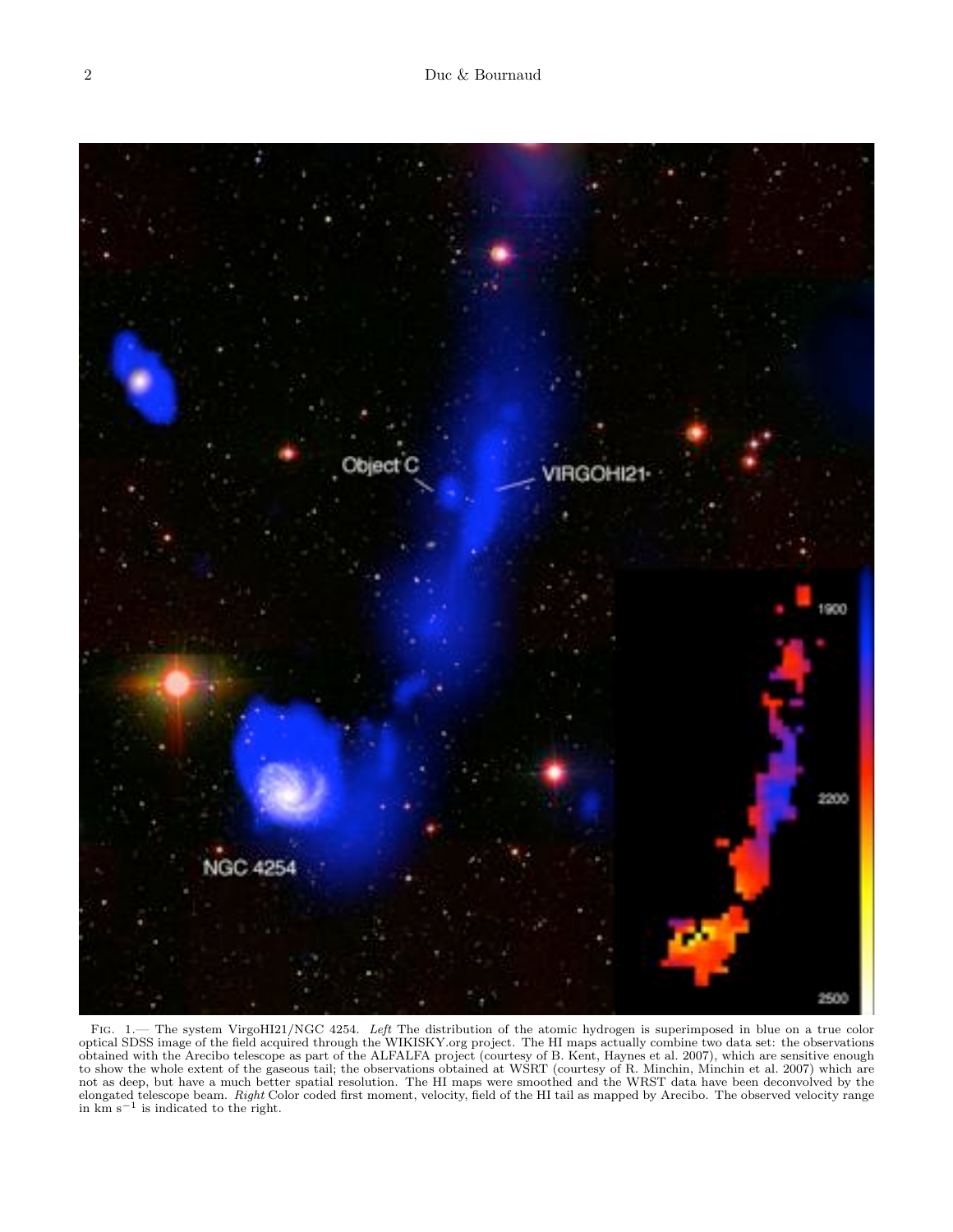

Fig. 2.— Observed Position (x-axis) Velocity (y-axis) diagram along the position angle 22 degrees corresponding to the main direction of the HI bridge. As for Figure 1, the WSRT (gray) and Arecibo (light blue) data set have been superimposed to show all available information.

ies. Ram pressure can strip gas away from spirals in the vicinity of clusters, a process that does not affect stars. Interaction with an external field, for instance that of another galaxy, can expulse large amounts of material from the disk in the form of gas-rich tidal tails and debris. In that vein, Bekki et al. (2005a, hereafter B05) have suggested that interactions between flying-by (i.e. interacting without merging) galaxies orbiting in a potential well similar as the one produced by the Virgo Cluster form tidal tails that after some time can resemble isolated gas clouds containing little stars. Furthermore tidal tails are the place of large streaming motions, as shown for instance by the observations of the merger prototype NGC 7252 by Hibbard et al. (1994) and the models of Bournaud et al. (2004) and B05. The remaining HI structures of galaxy collisions can thus not only appear as isolated HI clouds, but also exhibit large velocity gradients that mimic those expected for rotating disks within dark matter haloes.

In these conditions, serious doubts have raised whether VirgoHI21 is really a dark galaxy and not simply the result of a tidal interaction or of an harassment process in the Virgo Cluster (B05). They have recently been reinforced by the publication by Haynes et al. (2007) of a deep HI map of the field, obtained with the Arecibo Telescope as part of the ALFALFA survey (Giovanelli et al. 2007; Kent et al. 2007). It reveals that VirgoHI21 actually lies within an even larger HI structure that extends further to the North, in the opposite direction of NGC 4254. This further suggests that the thin and long HI feature is in fact a tidal tail emanating from the spiral and that VirgoHI21 is just a denser cloud within it and thus not a dark galaxy. On the basis of HI spectra obtained with the Effelsberg telescope and a numerical model including the cluster ram pressure, Vollmer et al. (2005) suggested that NGC 4254 has indeed interacted recently with a companion. However this study mostly focussed on the internal properties of the spiral and in particular the formation of VirgoHI21 was not modeled. Nevertheless, several arguments against a tidal origin for

the HI cloud have been raised and addressed in detail in M07. The main ones regard the absence of a suitable interacting companion, the nonexistence of a counter tail – a feature that is generally present in tidal interactions –, the total lack of stars in the HI tail/bridge, and, above all, the remarkable 200 km s<sup> $-1$ </sup> velocity gradient associated to VirgoHI21, which seems to be reversed and amplified with respect to the large scale velocity field along the rest of the HI structure.

We will show in this paper that most of these criticisms actually apply to low-velocity encounters and not to the high-velocity ones, which are common in the cluster environment. High-velocity collisions have been neglected so far because they seem to cause little disturbances to stellar disks unless they are very numerous and participate to an harassment process (e.g., Moore et al. 1996). To further investigate the role of high speed collisions in the formation of tidal debris, especially the gaseous ones, we have carried out a series of numerical simulations. We illustrate their impact showing a numerical model reproducing the morphology and kinematics of VirgoHI21.

The numerical simulations are presented in Section 2. In Section 3, we compare the properties of tidal tails formed in high- and low-velocity galaxy encounters. In Section 4, we present the model which best fits VirgoHI21. Its actual nature is discussed in Section 5. Our conclusions and the implications for the detection of dark galaxies are summarized in Section 6.

### 2. NUMERICAL SIMULATIONS AND PARAMETERS

## 2.1. Code

We model the encounter of spiral galactic disks and dark matter haloes using a particle-mesh sticky-particle code (e.g., Bournaud & Combes 2002, 2003). The gravitational potential is computed on a Cartesian grid with a softening length of 150 pc. Stars, gas, and dark matter haloes are modeled with one million particles each. The interstellar gas is modeled using sticky-particle parameters  $\beta_r = \beta_t = 0.7$  (defined as in Bournaud & Combes 2002). Star formation is described by a local Schmidt law. At each timestep, the probability for each gas particle to be transformed into a stellar particle is proportional to the local gas density to the exponent 1.4 (Kennicutt 1998), the proportionality factor being computed to provide a star formation rate of 2  $M_{\odot}$  yr<sup>-1</sup> in the initial spiral disk of the target galaxy, which ensures a realistic gas-consumption timescale of 4–5 Gyr.

A star formation threshold at gas surface density above  $3 \text{ M}_{\odot} \text{ pc}^{-2}$  is applied. The choice of a threshold lower than the average value of typical spirals (Martin & Kennicutt 2001) but within the range of values found by Guiderdoni (1987) for anemic Virgo spirals, is a conservative one: it ensures that the absence of stars in the VirgoHI21-like tidal debris is a robust result and not an artefact caused by an artificially high threshold. In fact, the average gas surface density of VirgoHI21 is estimated to  $2 \text{ M}_{\odot} \text{ pc}^{-2}$ , given its HI mass of  $3\times 10^7 \text{ M}_{\odot}$  distributed over about  $14 \times 1$  kpc (M07). It is higher in its densest regions, but not reaching the critical value for the onset of star-formation, just like in our model.

> 2.2. Initial conditions 2.2.1. Target galaxy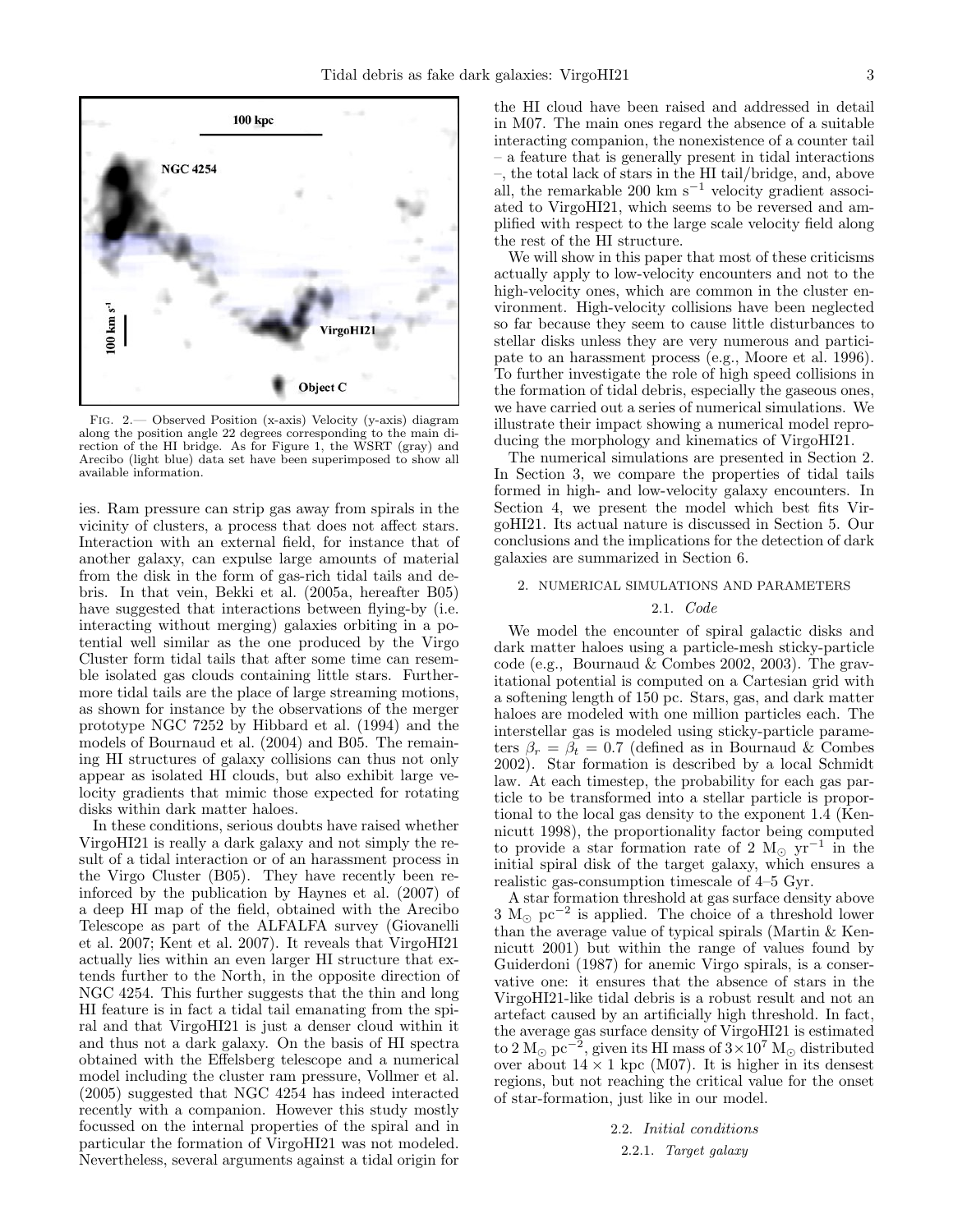The target galaxy in all our simulations is similar to NGC 4254 (the one connected to VirgoHI21 by a tidal bridge), which is a typical spiral galaxy with a circular velocity of 190 km s<sup>−</sup><sup>1</sup> . Unless specified otherwise, the physical parameters for this galaxy were taken in the  ${\tt HyperLeda}$  extragalactic database<sup>1</sup>.

The stellar disk is truncated at a radius 13 kpc (compatible with the  $R_{25}$  optical radius) with initially a Toomre (1963) profile of scale-length  $a = 4$  kpc. The gas disk has an initial radius of 30 kpc, with a flat distribution from  $r = 0$  to  $r = 25$  kpc and a linear decrease from 25 to 30 kpc. This extent is compatible with the presently observed HI disk, taking into account the fact that the outer parts are stripped during the interaction. The final HI radius in our model is about 25 kpc, while Phookun et al. (1993) detect HI up to radii of 20 kpc and the deeper observations by Haynes et al. (2007) show HI detection up to 25 kpc. Note that an HI disk truncated at 25 kpc already forms the main HI bridge and the VirgoHI21-like cloud, whereas a slightly larger one is required to account for the most recent HI data showing an extension North of VirgoHI21.

Both the stellar and gaseous disks are initially set up as Toomre (1963) disks with a radial scale length of 4 kpc for stars and 8 kpc for gas. A central bulge (Plummer profile of scale-length 1 kpc) is implemented, with a bulge:disk mass ratio of 0.25. The dark matter halo is modeled with a softened isothermal sphere with a mass density profile given by:

$$
\rho(r) = \frac{\sigma^2}{2\pi G(r^2 + r_c^2)}
$$
\n(1)

The sphere is truncated at  $r = 100$  kpc and we use a core radius  $r_c = 4$  kpc. This profile provides an extended flat rotation curve and was found by Duc et al. (2004) to fairly reproduce the distribution of gas along tidal tails when compared to real systems. The dark halo mass within the optical radius (13 kpc) is  $8.5 \times 10^9$  M<sub> $\odot$ </sub> (darkto-visible mass ratio 0.6). Within the outer edge of the initial HI disk at 30 kpc, the halo mass is  $2.2 \times 10^{11}$  M<sub>o</sub> (dark-to visible ratio 1.6). The total mass of the dark halo up to its truncation radius at 100 kpc is  $9 \times 10^{11}$  M<sub>o</sub>. The total dark-to-visible ratio, 7.5:1, is compatible with those favored by Dubinski et al. (1996) to form long tidal tails. The initial gas mass fraction in the disk is 7%, compatible with a present-day gas fraction of about 5 percent after star formation. The mass of each component is computed to get a circular velocity  $V_{\text{circ}} \simeq 190 \text{ km s}^{-1}$ at  $r = 15$  kpc, as observed in NGC 4254; this give a stellar mass of  $1.2 \times 10^{11}$  M<sub>o</sub> and initial gas mass of  $8.5 \times 10^9$  M<sub> $\odot$ </sub>.

### 2.2.2. Interloper galaxy and orbital parameters

The modeled interloper galaxy is gas-free. This choice is made for simplicity and CPU-time efficiency, because the gas disk of the interloper can disturb the target disk only for close encounters and/or low-velocity encounters with coplanar disks, when the two gas disks overlap and shock. This is not the case for the high-velocity fly-bys studied here. In particular the pericenter distance in our model for VirgoHI21 (see Sect. 4) is 59 kpc with an orbital plane different from the target disk plane, making

TABLE 1 Run parameters

| Run | $\infty$ |     | $\boldsymbol{\eta}$ | $R_{\rm P}$ | $V_{\rm P}$ | M i     |
|-----|----------|-----|---------------------|-------------|-------------|---------|
|     | 900      | 90  | 25                  | 67          | 1050        |         |
| 2   | 230      | 125 | 25                  | 72          | 320         | 1       |
| 3   | 900      | 65  | 35                  | 41          | 1145        | 1       |
| 4   | 230      | 85  | 35                  | 49          | 355         | 1       |
| 5   | 900      | 50  | 40                  | 33          | 1195        | 1       |
| 6   | 230      | 70  | 40                  | 27          | 380         |         |
|     | 900      | 63  | 41                  | 59          | 1125        | $1.5\,$ |

any overlap of the gas disks unlikely. We chose to model the interloper as a spiral galaxy<sup>2</sup> with the same mass proportions and relative sizes for the bulge, disk, and dark matter halo. All sizes are scaled as the square root of the mass relatively to the target galaxy, which keeps the central density constant.

We performed a number of simulations aimed at comparing the formation of tidal tails in high and low velocity encounters. In all the seven runs we have carried out, the orbit is direct, i.e. the orbital momentum of the interloper w.r.t. the target has the same direction as the spin of the target disk. The orbital parameters, which are given in Table 1 for all runs, are:

– the initial velocity  $V_{\infty}$  at an infinite distance; the velocity at the beginning of the simulations is computed with the assumption that the dynamical fraction is negligible before the beginning of the simulation.

– the impact parameter  $b$ , which is the distance at which the two galaxies would cross if they had linear trajectories along their initial velocity.

– the actual pericenter distance  $R_{\rm P}$  and velocity at the pericenter  $V_P$ . These quantites are measured from the simulation.

– the inclination of the orbit plane w.r.t. the target galaxy disk plane i. A coplanar encounter corresponds to  $i = 0$ .

– the ratio of the interloper-to-target total masses  $M_i$ .

### 3. TIDAL TAILS IN HIGH VELOCITY ENCOUNTERS

We compare here the properties of tidal tails formed in low and high velocity encounters. All these simulations are for direct orbits, with high velocity ( $V_{\infty}$  = 900 km s<sup>-1</sup>) for runs 1-3-5, and low velocity  $(V_{\infty}$  =  $230 \text{ km s}^{-1}$  for runs 2-4-6, the other parameters being unchanged. The impact parameters  $b$  were chosen to provide comparable pericenter distances  $R<sub>P</sub>$  for each simulation pairs 1-2, 3-4, 5-6 (although the exact pericenter distance depends on dynamical friction and cannot be exactly predicted). We compare high- and low-velocity encounters at (roughly) fixed pericenter distance and inclination for each pair.

In Figure 3, we present for stars and gas separately the face-on morphology 300 Myr after the pericenter passage. We also show on this figure the Position-Velocity plots of the tails seen edge-on.

From this comparison we infer that:

• high-velocity encounters with  $V_P \sim 1000 \text{ km s}^{-1}$  or more can form gaseous tidal tails. The mass of the

<sup>2</sup> an elliptical galaxy would produce a quite similar tidal field on the target galaxy, especially during distant encounters without mergers.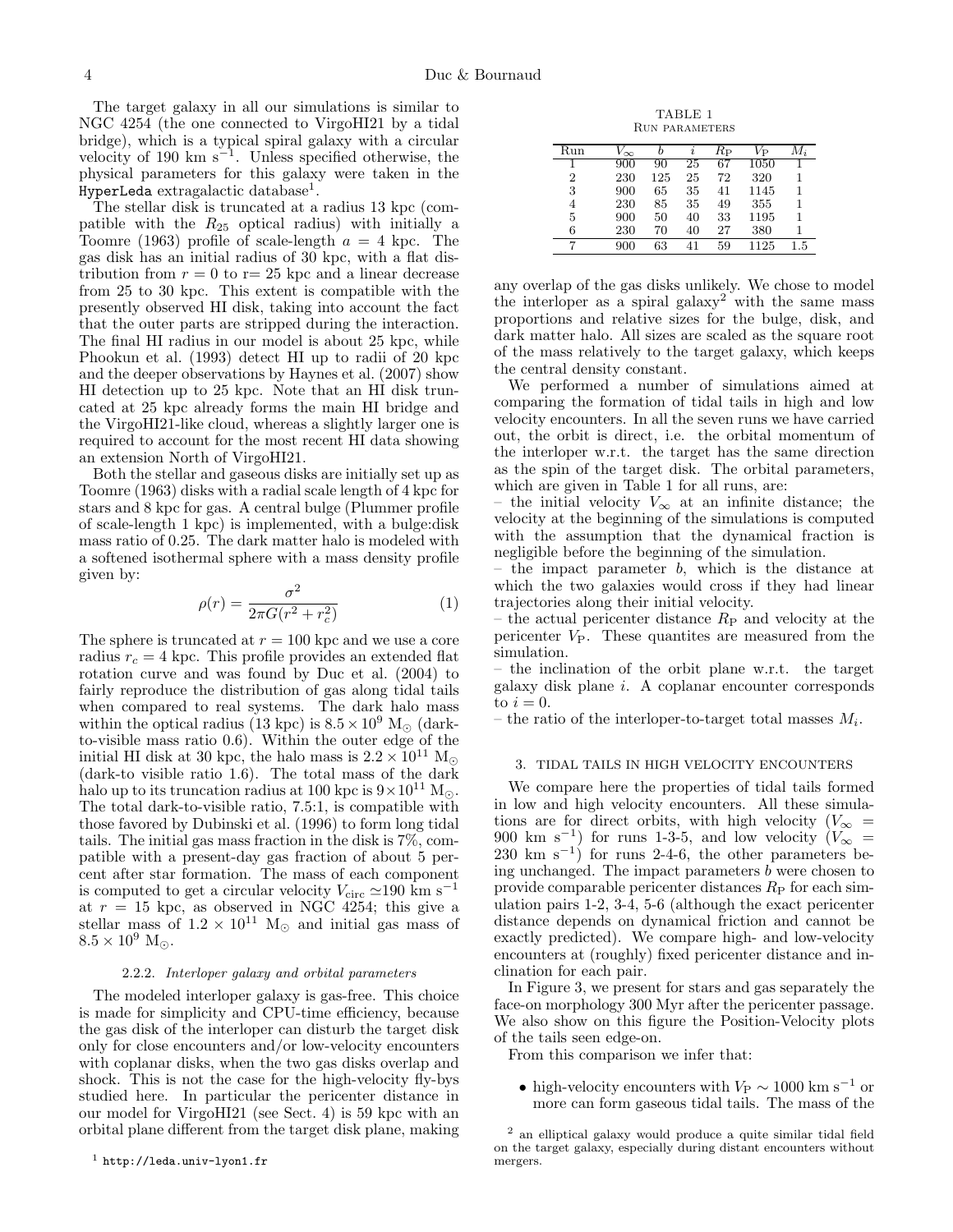

FIG. 3.— A comparison between the effects of low and high velocity encounters on the gaseous component (pictures to the left), on the stellar component (pictures in the middle) and on the velocity profile (pictures to the right). The parameters of the six numerical simulations presented here are listed in Table 1. The high velocity cases correspond to run 1, 3 and 5. The arrow shown in the left picture of Model 2 indicates the line of sight used for all models to produce the Position-Velocity diagrams displayed in the right panels.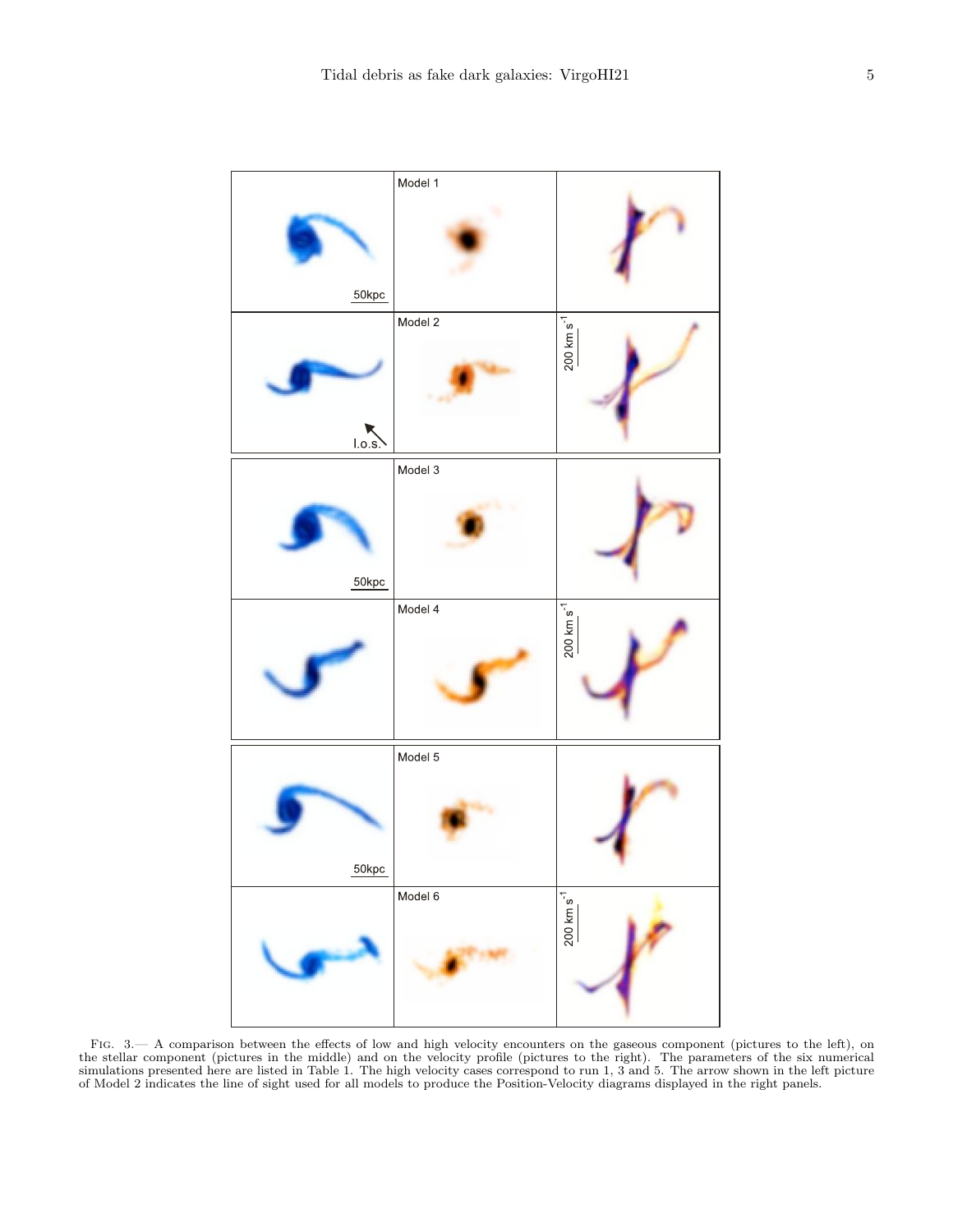tails, defined as the mass at more than 1.5 times the initial HI disk radius, is on average 17% of the gas mass for the low-velocity cases, and 9% for the high-velocity cases (both measured 300 Myr after the pericenter).

- the gaseous tails formed during high-velocity encounters can be as long as those formed in lowvelocity encounters.
- the counter-tail (opposite to the main tail) is fainter and shorter, hence falling back more rapidly onto the parent spiral disk. One-tailed systems can hence be obtained more easily for high-velocity encounters, in a few  $10^8$  yr.
- the stellar content is lower for high velocity encounters: the average stellar mass fraction in the tails for low-velocity cases is 18%, while it is 6% for high-velocity cases, for the same progenitor spiral galaxy. Most stars, if not all, remain in the parent disk, which is more moderately disturbed.

High-velocity encounters are thus in a sense less efficient than lower-velocity encounters to form tidal tails: the stellar tails and gaseous counter-tail are faint or absent. Still, they do manage to form long tidal tails of pure gas. Indeed, even if the linear velocity of the interloper is well above the circular velocity of the target disk, its angular velocity  $\Omega_{\text{interloper}} = V_P/R_P$  is typically 1000 km s<sup>-1</sup> ×  $sin(i)/50$  kpc (projected in the target disk plane), i.e. roughly similar to the disk material angular velocity,  $V_{\rm circ}/R_{\rm disk}$  equal to 200 km s<sup>-1</sup> / 15 kpc. These resonant velocities enable the formation of tidal tails even for high-velocity encounters for which the close interaction does not last long.

Note on Figure 3 that higher-velocity encounters affect only the very outer disk, leaving most of the initial disk intact after the interaction. Lower-velocity interactions affect the target disk more deeply inwards, which leaves a less extended gas disk remnant, as visible on the snapshots. This explains why the tails are more massive in the latter case, and contain more stars from the innermost regions of the parent galaxy.

We also note on Figure 3 that the total velocity excursion of a tidal tail  $\Delta V$  is not correlated with the encounter velocity  $V_P$ , but is rather of the order of the parent disk circular velocity. Hence, contrary to what intuition may suggest, velocity spreads along tidal tails of only 200  $\mathrm{km} \mathrm{ s}^{-1}$  can be caused by collisions at speeds higher than 1000 km s<sup>−</sup><sup>1</sup> . The velocity spread of tidal tails is thus essentially influenced by the total mass of the progenitor. Furthermore, all tidal tails may exhibit apparent changes of sign in their projected velocity gradient. This has been shown for low-velocity encounters by Bournaud et al. (2004) but is still true for high velocity encounters. These velocity gradients result from streaming motions and differential rotations along the tidal tails, but do not trace any rotation and cannot be interpreted in terms of dynamical mass.

In summary, high-velocity encounters may create lowmass but long tidal tails. This result goes against common belief but, as a matter of fact, very few works had previously investigated in detail this type of fly-bys. In their pioneering modeling work, Eneev et al. (1973)

had shown that encounters at the moderate velocities of  $400 \text{ km s}^{-1}$  were able to create tidal arms. They however noted that the ejection of material should decrease when the duration of interaction gets smaller, and thus when the encounter velocity increases. B05 did consider flybys, but in their model the formation of tidal tails was helped by the cluster tidal field. We have shown here that high-velocity encounters *alone* can produce long gaseous tidal tails provided that the HI disk in which they form is initially large enough. It is known to be 2–3 times more extended than stellar disks (e.g., Roberts & Haynes 1994) but this extent is often neglected in numerical models that aim at reproducing the internal structures of interacting systems. Such high-velocity encounters indeed do not affect much the stars and ISM in the inner regions.

### 4. A MODEL FOR VIRGOHI21

We now more specifically investigate whether the HI cloud VirgoHI21 could be part of an HI tidal tail emanating from the spiral galaxy NGC 4254 that would have formed during a high-velocity encounter. As pointed out by M07, the absence of a nearby massive companion makes the hypothesis of a slow encounter very unlikely.

Our numerical model showing the best match with VirgoHI21 – Model 7 in Table  $1$  – is presented on Figure 4. The flying-by object has a mass 1.5 times that of NGC 4254, had an initial velocity of 900 km s<sup>−</sup><sup>1</sup> and a pericentric distance of 59 kpc. The tangential orbital plane at the pericenter makes an angle of 41 degrees with the target disk plane. For simplicity, all maps in this section (morphology and kinematics) are projected on the plane of the sky as for the observations; note that the parent spiral disk is inclined by 35 degrees with respect to it. Snapshots are shown on Figure 4 up to  $t = 600$  Myr after the pericenter passage. Figure 5 presents the gas and star morphology and the gas velocity field at  $t = 750$  Myr, at a time when the model best resembles the observed system, as described below.

## 4.1. Morphology

The morphology of the system at  $t = 750$  Myr is that of a spiral galaxy with a single and gas-pure tidal tail. Indeed the counter-tail seen on Figure 4 was short, and fell back rapidly onto the spiral galaxy. Because the companion is massive, the tidal tail is long, with a total extend to the faintest outermost regions of ∼200 kpc. Since the orbit is not coplanar to the spiral disk, the tidal tail is seen with a higher inclination than the parent disk itself. This gives the tail a particularly linear shape.

The gas mass of the tail is  $2 \times 10^8$  M<sub>o</sub> (measured as the mass at  $r > 35$  kpc) while the total gas mass of the system at the same instant is  $6.5 \times 10^9$  M<sub> $\odot$ </sub>. The simulated tail exhibits a density peak about 150 kpc away from the parent galaxy center. As explained in Section 5.1, the formation in tidal tails of sub-structures that may even be gravitationally bound is not uncommun. The denser region gathers a gas mass of  $5 \times 10^7$  M<sub> $\odot$ </sub> over 20 kpc. These values are comparable to that observed for the object known as VirgoHI21: M07 give an HI mass of  $3 \times 10^7$  M<sub> $\odot$ </sub> over 14 kpc. The fact that the tidal structure extends in our model further out beyond the HI condensation is also consistent with the detection of HI North of VirgoHI21 recently reported by Haynes et al. (2007).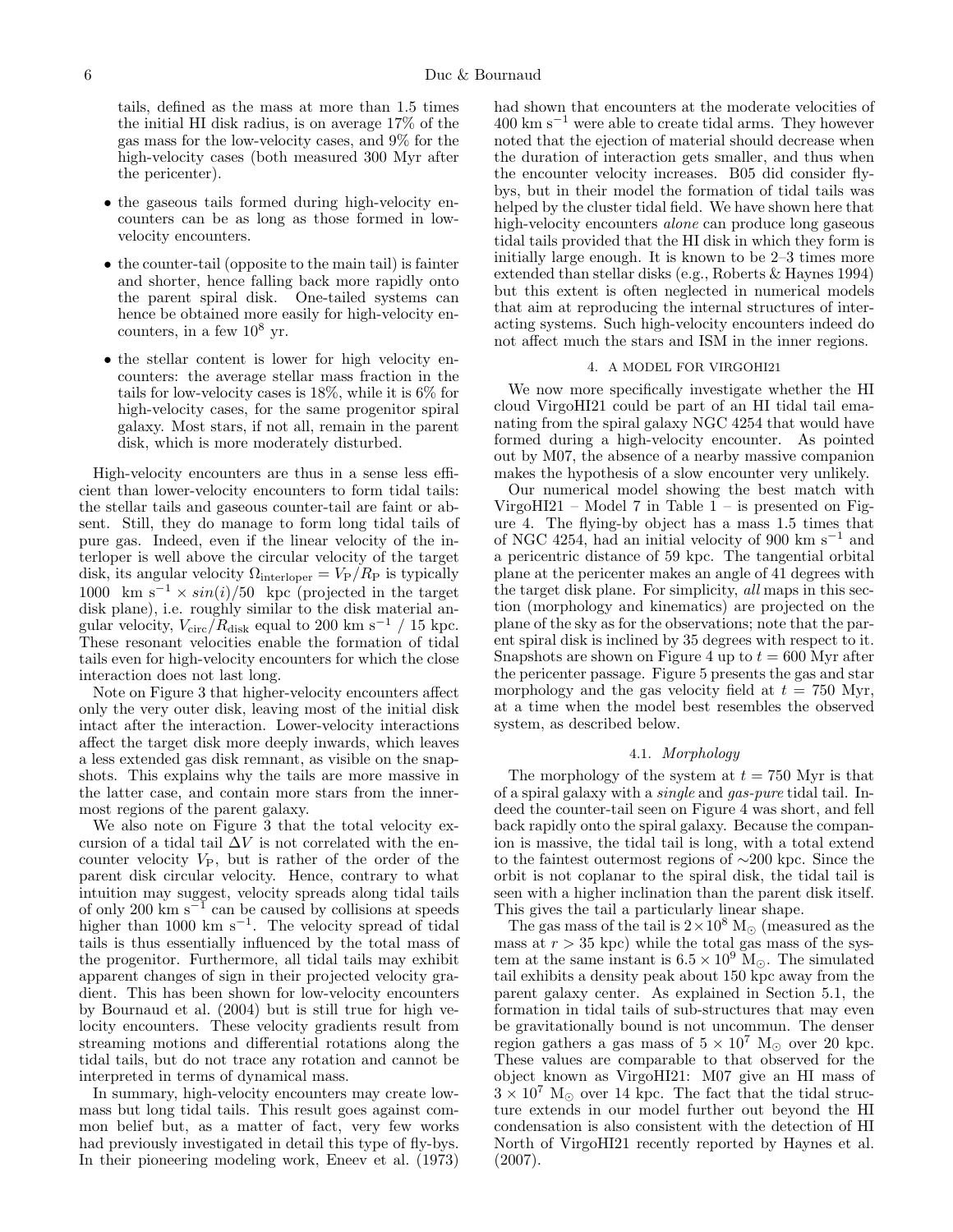

FIG. 4.— Model 7, aimed at reproducing the real system VirgoHI21/NGC 4254. The trajectory of the intruder in the plane of the sky is indicated. It is labeled with the principle parameters of the encounter: time  $t$ , velocity  $V$ , position along the line of sight,  $z$ . The target galaxy is fixed at  $V = 0$  and  $z = 0$  in this frame. The insets show snapshots of the simulated gas as a function of time, also projected in the sky plane. Snapshots at  $t= 750$  Myr are shown in Figure 5.



FIG. 5.— Model 7 at  $t = 750$  Myr when it best reproduces the actual morphology and velocity field of the system VirgoHI21/NGC 4254. The simulated gas distribution is shown to the left (in blue). The inset above shows the simulated stellar component. The colorcoded simulated velocity field of the gas is presented to the right.

The outer tail and in particular the HI condensation are basically free of both old and young stars: the fraction of stars in the baryonic mass present at radii  $r > 35$  kpc is smaller than 3%. Old stars from the pre-existing galaxy are only found at the base of the tail, forming a faint extension. As noted in Section 3, the inner regions of the parent galaxy where the bulk of the stellar population lies are weakly disturbed by

high-speed collisions. They may only cause the spiral disk to appear modestly lopsided whereas the lopsidedness is much stronger in the HI component, as actually observed for NGC 4254 (Phookun et al. 1993; Vollmer et al. 2005). The simulated tail is also devoid of your stars. Indeed, the typical gas density along the tail is a few 0.1 M<sub>o</sub>  $pc^{-2}$ , not enabling in situ star formation, even with the rather low star-formation threshold chosen in our model (see Sect. 2).

## 4.2. Gas kinematics

The parent spiral galaxy has a circular velocity and inclination chosen to reproduce NGC 4254, i.e. a rotating disk with its receding side to the NE, with typical projected velocities of  $\sim$  100–150 km s<sup>-1</sup>. The gas kinematics in the inner regions  $(r < 15$  kpc) is disturbed by a strong bar. Such a strong bar is not present in NGC 4254, but the bar region (inside its corotation) and the regions affected by the tidal interaction (which is outside the stellar disk and the bar outer resonance) are uncoupled, so that this difference does not affect the modeling of the tidal debris. Note also that ram pressure which may further affect the gas kinematics (see Section 5.2.4) has not been taken into account in our model.

As noticed before, the orbital spin inclined w.r.t the line-of-sight gives the tidal structures large excursions on the radial direction. The streaming motions create large velocity gradients along the tail. Because the interloper is not in the target disk plane at its pericenter, the tidal tail has significant streaming motions along the line-ofsight, even if the rotation of its parent disk is close to the sky plane. The simulated velocity field shown on Figure 5 has the same fundamental properties as that of VirgoHI21 presented on Figure 1: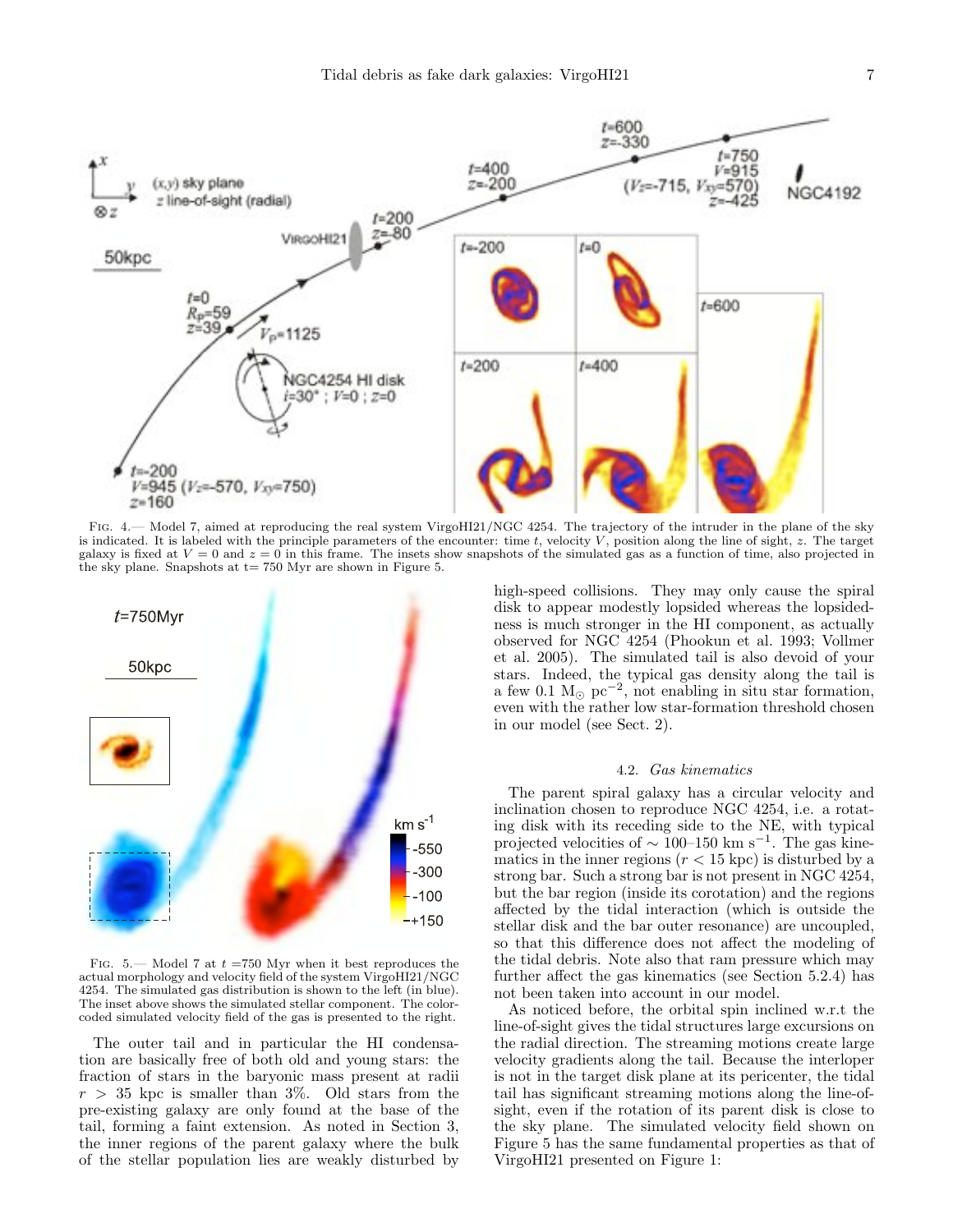- the velocity amplitudes along the whole tidal structure and within the HI cloud are similar to that observed.
- the radial velocities in the tail are lower than in the spiral galaxy; this corresponds to tidal material falling back into the spiral, hence approaching towards us.
- the material at the middle of the tidal tail falls back more rapidly than the material at the tip of the tail.

This results in a change of sign in the velocity gradient: radial velocities along the tail first decrease from the spiral to the tip and then increase at distances larger than  $\sim$ 100–150 kpc. The projection chosen for our model is constrained by the observations: it makes this change of sign occur roughly at the location where the gas density peaks in the tidal debris.

Therefore the global kinematics of VirgoHI21 and its bridge can be simply explained as a result of streaming motions along a tidal structure combined with projection effects along the line-of-sight.

### 5. DISCUSSION

## 5.1. From tidal tails to fake dark galaxies

As shown in Section 3, tidal tails, especially those formed during high-velocity encounters, share many of the properties expected for dark galaxies: starless HI features, strong velocity gradients due in one case to streaming motions and in the other to the presence of a massive dark matter halo. If furthermore some gaseous condensations are present in the tail, they may resemble isolated dark galaxies: indeed the bridge to the parent galaxy can be very faint and hard or impossible to detect on moderately deep HI maps.

Tidal tails do not necessarily have uniform profiles; denser regions can even lie in their outermost regions (e.g., Duc et al. 2004). This can be because large preexisting clouds from the parent disk are moved into the tail where they can form local overdensities (Elmegreen et al. 1993), or because some parts of an initially uniform tail condense under the effect of gravity (Barnes & Hernquist 1992). That these regions will lie far from the progenitor disk is a natural consequence of the extended flat rotation curves of spirals (Duc et al. 2004). Depending on their location and mass, these denser parts of tails can even be self-gravitating, form stars and become finally independent objects with the mass of dwarf galaxies: the so-called Tidal Dwarf Galaxies (TDGs, Duc et al. 2007a, for a review). In such cases, the internal motions within the young gravitationally bound object, in particular its rotation, will induce an additional velocity gradient. On the other hand, the less massive condensations that have not reached the critical HI column density threshold to form stars will appear as detached HI clouds without any stellar counterpart.

Many of the known free-floating HI clouds, which are considered as Dark Galaxy candidates, have been found in clusters. In this environment, high velocity encounters have a high probability to occur, due to the large velocity dispersion of the cluster galaxies. Thus intra-cluster low-mass HI clouds of tidal origin could then be common

but more dedicated studies should check this. Of course, this mechanism applies only if the parent galaxy had before the collision an extended HI disk. This requires in particular that it has not already crossed the cluster core where ram pressure would have contributed to truncate its gaseous disk. Tidal material generally quickly falls back onto the parent spiral, but this can take more than 2 Gyr in the outer parts (e.g., Bournaud & Duc 2006). The cluster tidal field can even prevent tidal debris from falling back (Mihos 2004). This leaves time for fake dark galaxies of tidal origin to be observed while the interloper galaxy can be far away: at 1000 km s<sup>−</sup><sup>1</sup> , it can be at a projected distance up to 2 Mpc two billion years later.

## 5.2. The nature of VirgoHI21

After having argued that dark galaxies may in general be mistaken with tidal features and thus be fake ones, we discuss more specifically the nature of VirgoHI21, presenting pro and con arguments for the different scenarios proposed so far for its origin.

## 5.2.1. Tidal debris?

 $M07$  argued that the VirgoHI21 + HI bridge system cannot be a tidal tail from the spiral NGC 4254, because of the following reasons:

- Interacting galaxies generally have pair of tidal tails, and indeed the models in B05 have two-tailed morphologies, while NGC 4254 has no counter-tail.
- The tidal HI clouds in B05 models are star-poor but not star-free, while HST optical observations show VirgoHI21 being completely dark.
- The velocity gradient along the HI bridge gets reversed around the VirgoHI21 cloud, which seems to rotate in a direction opposite to the rest of the HI bridge. This reversal is said by M07 not to be explained by interaction models as those of B05.
- The velocity spread  $(\Delta V = 200 \text{ km s}^{-1})$  of VirgoHI21 could only be explained by an encounter at a comparable velocity (according to M07), implying that the interloper should not be further away than a few arcminutes and would have been identified. Moreover, low relative velocities are rare in the Virgo Cluster.
- High velocity encounters are more common in this environment but velocities as large as  $\sim 1000 \text{ km s}^{-1}$  are "far too large to generate tidal" features such as bridges and tails" (M07) .

If indeed VirgoHI21 is a genuine dark galaxy, as claimed by M07, the HI bridge would then be a tail expulsed from the dark galaxy by an interaction with NGC 4254 or the cluster field. We note here that our numerical model of VirgoHI21 which suggests that the tidal debris rather emanate from NGC 4254 addresses each of these above-mentioned concerns:

• The interaction occurred about 750 Myr ago, so that the counter-tail from the spiral is not necessarily expected to be observed anymore. By that time the interloper might also be far away.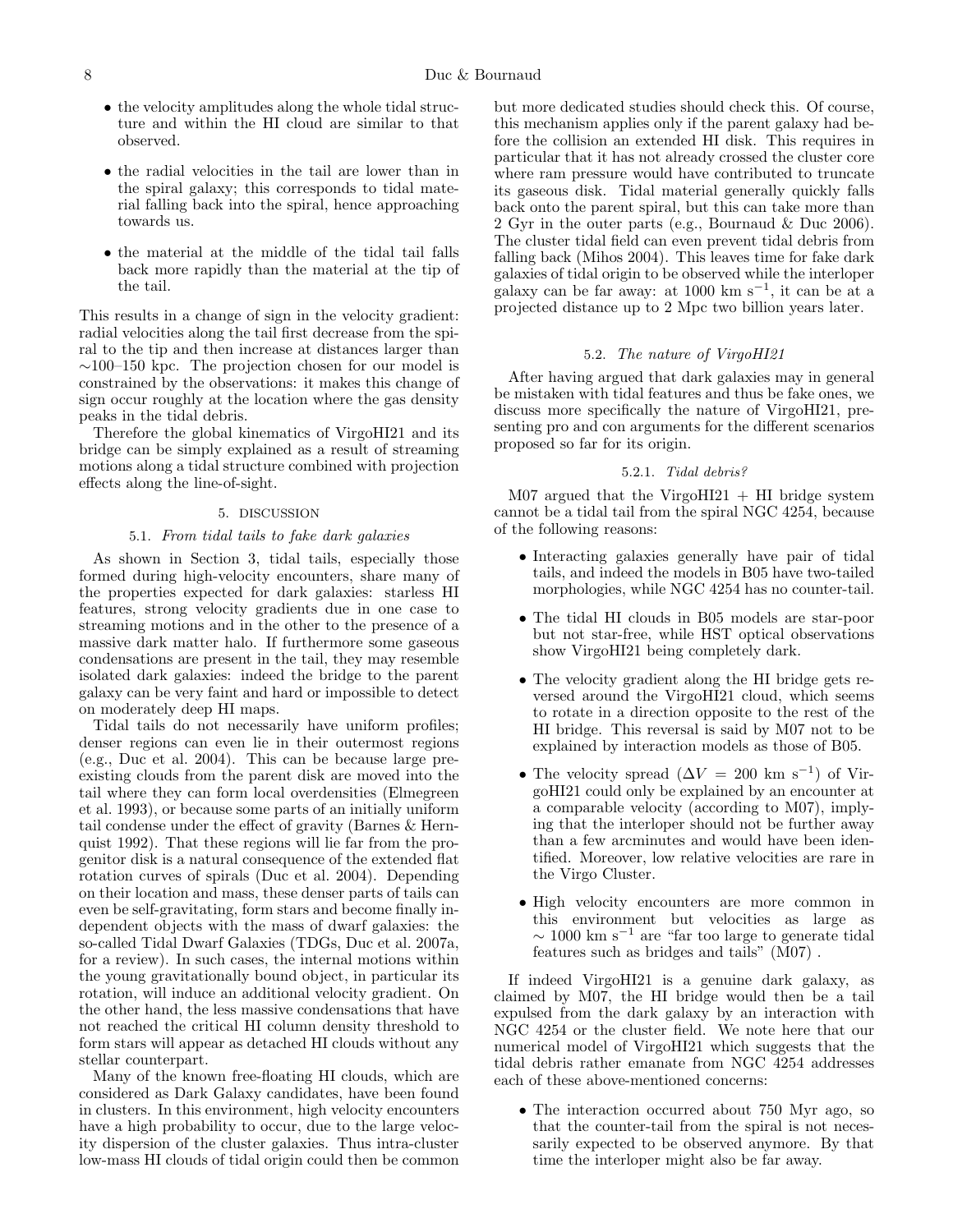- The HI cloud formed in our model during a high– velocity encounter is free of old stars pre-existing to the galaxy interaction, and is not dense enough to form new stars.
- The velocity spread  $(\Delta V = 200 \text{ km s}^{-1})$  of the HI structure does not imply that the galaxy interaction had a similar velocity. It is in fact accounted for by a high-velocity encounter.
- The reversal of the velocity gradient along the tail is reproduced thanks to projection effects.

Whereas the global kinematics of VirgoHI21 and its bridge can be simply explained by streaming motions along a tidal structure, in detail, the model and the observations show some differences. They may be noted when comparing the observed (Fig. 2) and simulated (Fig. 6) Position–Velocity diagrams along the tail; in particular, as put forward by M07, the velocity gradient towards VirgoHI21 is locally larger within the HI cloud, while in our model it is not more enhanced at this location than further away near the tip of the tail.

This local difference is actually not a real concern for our scenario. First, part of the local amplification of the gradient can result from the self-gravity of the VirgoHI21 cloud itself, that could be somewhat denser than in our model. In particular, as recently shown by Bournaud et al. (2007), tidal debris may contain a significant dark component that has not been included in the simulations.

Alternatively, the velocity field can be disturbed by objects in the neighborhood, for instance by the nearby dwarf galaxy, SDSS J121804.26+144510.4, also known as object C (see Fig. 1 and M07). The nature of this dwarf is actually unclear (see Appendix). We suppose here that it is a pre-existing object, physically interacting with the system. Object C has a visible HI mass of  $2 \times 10^7$  M<sub> $\odot$ </sub>. We included its possible influence in a simple model. We describe it as a dwarf spheroid with a Plummer profile, total mass of  $4 \times 10^8$  M<sub>o</sub> (to include the dark matter mass) and scale-length of 5 kpc. It is located 8 kpc East from VirgoHI21 on the sky plane, and we assume it lies 20 kpc below VirgoHI21 in the radial direction. Simulating the whole trajectory of this dwarf in the simulation from  $t = 0$  would introduce too many parameters. Since we just want to illustrate its possible local effect, we simply add it as a fixed mass in the late stage, linearly increasing its mass from 0 at  $t = 600$  Myr to the final value at  $t = 700$ . The velocity perturbation induced by object C is shown on Figure 6. The model qualitatively reproduces the local amplification of the velocity gradient at the position of VirgoHI21, and in particular the "S-shape" of the velocity profile visible in the Position-Velocity diagram (see Fig. 2). Tuning the parameters of the simulation may help to further reproduce the exact kinematical feature. Obviously other objects, such as NGC 4262 – the gas–rich galaxy to the East in Figure 1 – might have also crossed the trajectory of the tidal tail and slightly interacted with it. In any case, whatever the real explication is, the "S-shape" of the velocity profile of VirgoHI21 is not inconsistent with a tidal origin.

A second critical issue is the identification of the interloper responsible for the collision. In our high-velocity scenario, the interloper now lies at a projected distance of 400 kpc to the WNW of NGC 4254. A massive spiral is in fact present near this position: NGC 4192 (M 98). This galaxy, which is seen close to edge-on, has a maximum rotation velocity corrected for inclination of 236 km s<sup>-1</sup>, significantly higher than that of NGC 4254 (193 km s<sup>-1</sup>, according to the HyperLeda database), making it compatible with the 1.5:1 mass ratio used in our simulation. In our model, the interloper is today approaching us with a radial velocity of 715 km s<sup>−</sup><sup>1</sup> w.r.t. the target spiral. In the real Universe, NGC 4192 is indeed approaching, but with a relative velocity of  $\sim 2000 \text{ km s}^{-1}$  with respect to NGC 4254, i.e. much larger than in our model. This difference could be explained by the tidal field of the cluster which is not taken into account in our model. Adding it would introduce too many additional free parameters since the radial position and tangential velocity of the studied objects with respect to the cluster are unknown. The cluster gravitational field can modify some details in the properties of tidal tails in the long term (Mihos 2004), but not their fundamental characteristics. However the cluster tidal field can have a more dramatic effect on the relative orbit of the distant galaxy pair over the nearly 750 Myr period since the encounter. Indeed, a cluster with the mass typical of Virgo,  $M_C = 10^{15}$  M<sub>O</sub>, at a distance  $R<sub>C</sub> = 1$  Mpc from the pair, and a typical separation between the two galaxies  $d \sim 300$  kpc (which is the average 3-D separation from the time of the encounter until today) would create a tidal acceleration

$$
a_{\rm t} \simeq \frac{GM_{\rm C}d}{R_{\rm C}^3} \tag{2}
$$

and, over a timescale of  $T = 750$  Myr, a relative velocity impulsion of

$$
\Delta V_{\rm t} \simeq \frac{GM_{\rm C}d}{R_{\rm C}^{3}} \times T \tag{3}
$$

which would come in addition to the relative velocity found in our model. The values above imply  $\Delta V \simeq 1100 \text{ km s}^{-1}$ . This additionnal velocity difference would account for the observed relative velocities of NGC 4192/4254, and goes in the right direction if NGC 4254 lies behind the Virgo Cluster center.

NGC 4192 is thus a fully possible interloper, in spite of its large distance and relative velocity. This galaxy does not show a strongly disturbed HI disk on moderately deep HI maps (Chung et al. 2005). One reason could be unfavorable internal/orbital parameters, for instance a retrograde orbit. Alternatively, faint tidal debris may be present, but only visible on deep HI observations, similar to those that revealed the existence of VirgoHI21.

However, we do not intent to claim that NGC 4192 is the only possible interloper. Other combination of orbits/projection/age can certainly reproduce the properties of VirogHI21, and a galaxy flying away at  $\sim$  $1000 \text{ km s}^{-1}$  during  $\sim 1 \text{ Gyr}$  can be at a projected distance of 1 Mpc today, possibly even at the center of the Virgo Cluster. The number of massive interloper candidates is then large, making hard to identify the real culprit. This is anyway not required for our demonstration that VirgoHI21 can be a tidal debris, since we have shown that possible interlopers do exist.

## 5.2.2. A kinematically decoupled Tidal Dwarf Galaxy?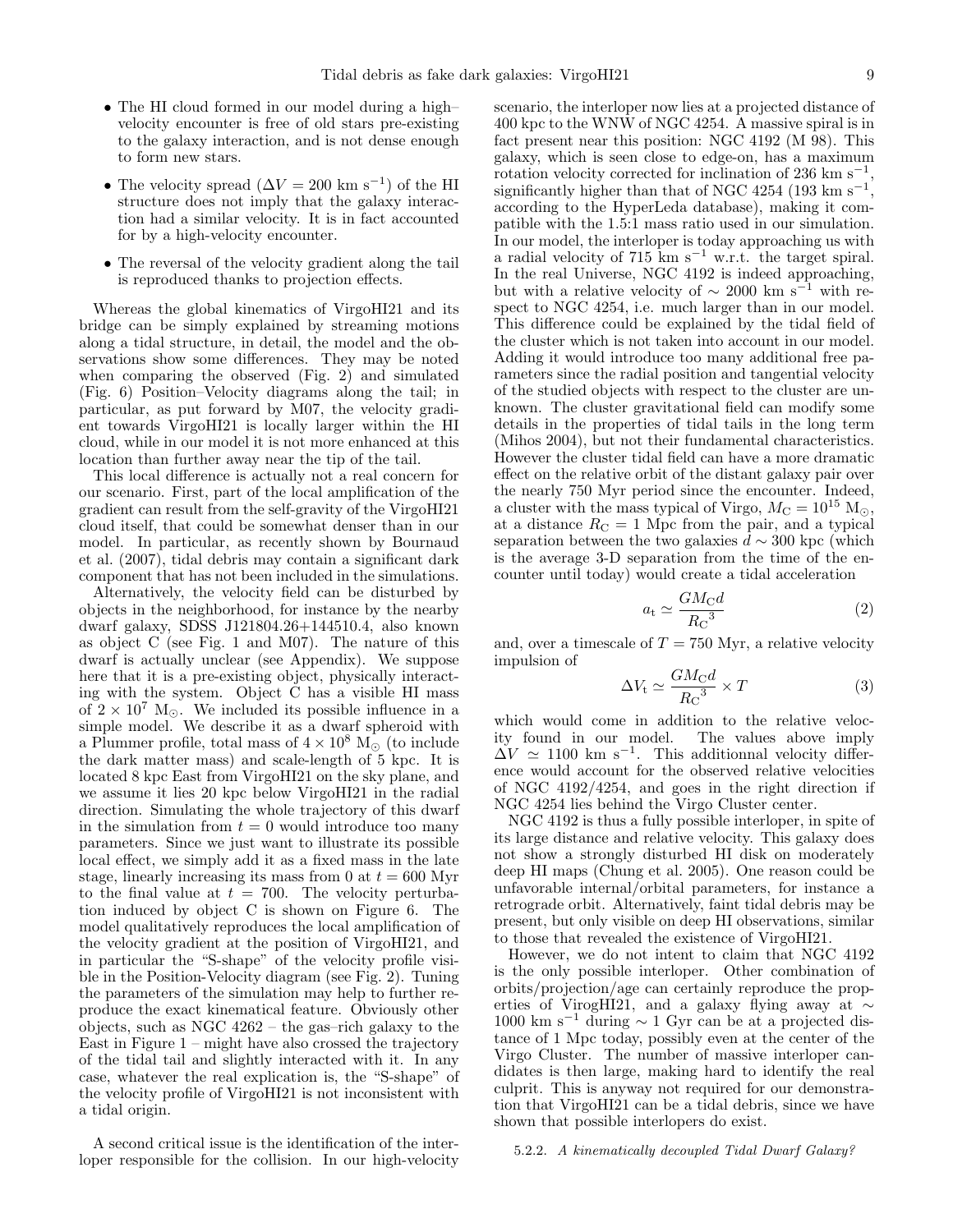

Fig. 6.— Position–Velocity diagram of the gas for Model 7 at  $t = 750$  Myr when it best reproduces the actual morphology and velocity field of the system VirgoHI21/NGC 4254. The arrow indicates the axis of the "Position" direction. The PV diagram of a model where "Object C" has been artificially added during the simulation is also shown.

The presence of a strong velocity gradient in a tidal tail, if not due to streaming motions, may actually pinpoint the presence of a gravitationally bound object that need not be a pre-existing dark-matter dominated galaxy. Massive substructures in tidal tails often become kinematically decoupled, self-gravitating and form new stars, becoming rotating Tidal Dwarf Galaxies. This is the case for VCC 2062, a TDG candidate in Virgo (Duc et al. 2007b). VirgoHI21 appears as a gas condensation within a tidal tail; it is currently not a TDG since it is starless, but could be its gaseous progenitor. Whether stars will be formed in this structure later is questionable. If the surface column density has remained unusually very low during the first several hundreds of Myr after the formation of VirgoHI21, it is unlikely that star-formation is ignited later on. On the other hand, the dynamical collapse time of the cloud,  $1/\sqrt{G\rho}$  (Elmegreen 2002), is as large as  $400 - 500$  Myr for an initially resting system and an average volume mass density in our modeled cloud of  $\rho \sim 10^{-3}$  M<sub>o</sub> pc<sup>-3</sup> (this is also about the density of the real VirgoHI21 cloud assuming a vertical scale-height of ∼ 300 pc). Comparing this time scale to the age of the cloud, about 500 Myr (it appears in the model at  $t = 200 - 300$  Myr), one may conclude that VirgoHI21 would barely have had the time to collapse and form stars even in the most favorable conditions and incidentally that the absence of stars today is not dependent on an arbitrary choice of the threshold. In other words, the system could still be contracting under the effect of its internal gravity today, and begin to form stars later-on if its density comes to exceed the star formation threshold.

However, the main argument against VirgoHI21 being yet a TDG fully responsible for the observed velocity gradient is the large dynamical mass inferred from the rotation curve: in galaxies made out of collisional debris, the dynamical mass should be of the same order as the luminous one, even if the presence of dark baryons may cause some differences between them (Bournaud et al. 2007). In the case of VirgoHI21, the dynamical mass inferred from the velocity curve is more than a factor of 3000 greater than the luminous one, i.e. that of the HI

component. Clearly, streaming motions provide a much more reasonable explanation for the kinematical feature observed near VirgoHI21, if indeed this object is of tidal origin.

## 5.2.3. Harrasment by the cluster field?

In the group environment, Bekki et al. (2005b) proposed a scenario in which the group tidal field is able to strip gas from HI-rich galaxies, explaining the presence of isolated intergalactic HI clouds. Following this idea, B05 presented a model in which the combined action of galaxy-galaxy interactions and the cluster tidal field produce debris with properties similar to Dark Galaxies. Haynes et al. (2007) even suggested that VirgoHI21 and the whole HI structure would result from just the long-term harassment by the large-scale cluster potential. However, the tidal field exerted by a structure of mass  $M$ and typical scale R scales as  $M/R^3$ . The tidal field of the Virgo Cluster (10<sup>15</sup> M<sub>o</sub>, 1 Mpc) at the present distance of NGC 4254 is then more than ten times smaller than that of the interloper galaxy in our interaction model  $(2 \times 10^{12} \text{ M}_{\odot}, 50 \text{ kpc})$ . It is just unlikely that the cluster field can develop a tail as long as the galaxy interaction can do. The harassment process has a longer timescale than the galaxy pair interaction, but over long timescales the orientation changes, which hardly accounts for the single, thin and long tail around NGC 4254. This structure is more typical of a short and violent interaction like a close galaxy encounter than a weaker and longer process like the harassment by the global cluster field.

## 5.2.4. Ram pressure stripping?

Ram pressure exerted by the cluster hot gas may also expulse gas from the outer regions of spiral disks and create isolated HI clouds without any optical counterpart. Yet, this scenario suffers fundamental concerns, also pointed out by M07, in particular:

- structures known to result from ram-pressure stripping are rather short and thick as observed in Virgo (Crowl et al. 2005; Lucero et al. 2005; Vollmer et al. 2006; Chung et al. 2007) and suggested by hydrodynamical simulations (e.g., Roediger & Brueggen 2007), while the HI bridge of VirgoHI21 is much thinner and longer.
- the kinematics is not directly explained too, in particular the reversing velocity gradient in the HI bridge, which in the context of a tidal interaction results from streaming motions along a curved tail (in 3-D) more or less seen edge-on. This may also be the case for ram pressure but should be demonstrated by a model.

Vollmer et al. (2005) put forward the role of ram pressure, combined with a tidal interaction, in shaping the internal gas distribution, with its  $m = 1$  structure, and velocity field of NGC 4254. This partly explains why, in the innermost regions, the detailed kinematics of the spiral presents some differences with that of our model which did not take into account the intracluster medium. More recently, Kantharia et al. (2007) presented a low radio frequency continuum map of the galaxy which is best explained invoking a ram pressure scenario. However so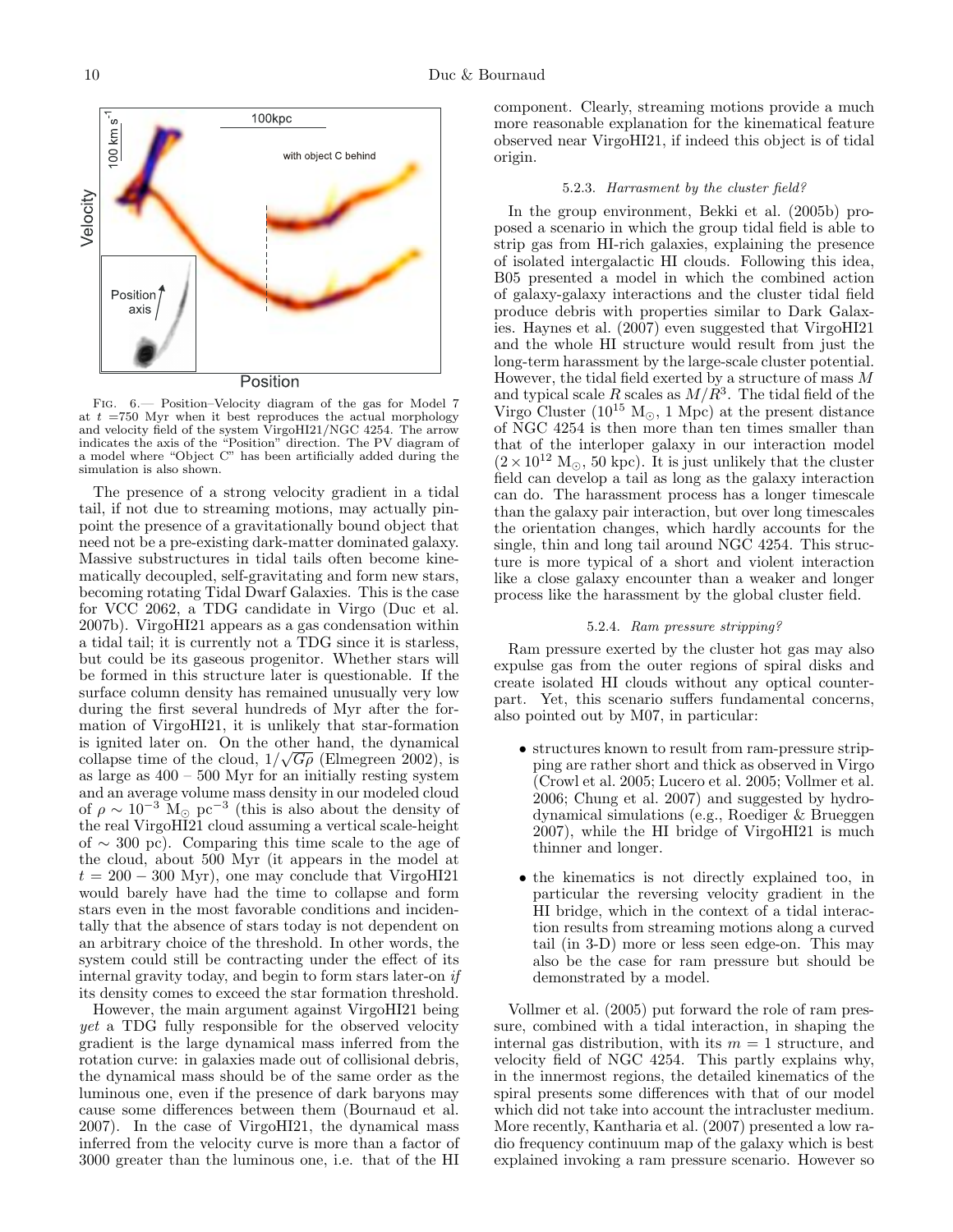far, its possible contribution on the properties of the HI bridge and VirgoHI21 has not yet been investigated. The two above-mentioned papers do not claim that their origin is ram-pressure, and indeed our pure tidal model is able to reproduce these features provided that the HI disk was originally much more extended than the optical radius – an hypothesis which was not adopted in Vollmer et al. (2005).

# 5.2.5. A dark galaxy?

Showing that virgoHI21 can be a tidal debris taking the appearance of a dark galaxy does not directly rule out the possibility that it is a real dark galaxy. The dark galaxy hypothesis however suffers several difficulties unexplained so far:

- the maximal velocity gradient is not centered on the peak of the HI emission, but actually lies on one side of the VirgoHI21 cloud. This is unexpected for a rotating HI disk within a massive dark halo. One may propose that the on-going interaction with NGC 4254 causes this asymmetry in the velocity field, but that NGC 4254 is massive and close enough to induce such major disturbances remains to be shown.
- within the assumption that VirgoHI21 is a real dark galaxy, the HI bridge is a tidal tail expulsed from it and captured by the more massive galaxy NGC 4254 (M07). The gas in the HI bridge, falling onto NGC 4254 from 150 kpc away, is not expected to have the same velocity as the local gas settled in rotation: it could be on retrograde, polar or direct orbits but with different velocities. However, the base of the HI bridge has a radial velocity coherent with the outer disk of NGC 4254 to which it is morphologically connected: the velocity step between the base of the tidal tail and the outer disk is in fact less than  $50 \text{ km}^{-1}$ , much smaller than the circular velocity there (see data in M07 and also Phookun et al. 1993). This further suggests that the HI material in the bridge comes from NGC 4254.

These facts are naturally explained by the tidal scenario proposed for VirgoHI21. Whether they can also be addressed with the Dark Galaxy hypothesis remains to be demonstrated, in particular with a numerical model.

Although challenged, the putative existence of Dark Galaxies as massive as VirgoHI21, has fostered a number of follow-up works. As discussed by Karachentsev et al. (2006) such invisible ghost objects should tidally perturb galaxies in their neighborhood, explaining why a fraction of apparently isolated spiral stellar disks seem to show signs of an external perturbation. We note however that other mechanisms may account for them, such as accretion of diffuse gas (Bournaud et al. 2005).

### 6. SUMMARY

Using a series of numerical simulations, we have investigated the role of the initial impact velocity in the formation of tidal tails during galaxy-galaxy collisions. This work was motivated by the fact that collisional debris, which may become detached from their parent galaxies,

exhibit many of the properties expected for the disputed class of "dark galaxies", as initially suspected, among others, by Bekki et al. (2005). We found that, contrary to common belief, high-velocity fly-bys at  $1000 \text{ km s}^{-1}$ or more can generate the development of streams of tidal origin. These tails are less massive than those formed during lower-velocity encounters, but can be as long. An important difference is that tidal tails from high-velocity interactions contain a higher fraction of gas and can even be devoid of stars. Indeed the internal stellar disk of the parent galaxy is only weakly disturbed and the tails are mostly formed from the external HI disks. This explains why the role of high-speed collisions has so far been neglected, except to account for the harassment process in clusters of galaxies with repeated distant interactions.

Streaming motions are present in collisional debris and may generate in detached clouds velocity gradients comparable to those expected for rotating, self-gravitating, bodies. Starless gas clouds, showing apparent but fake signs of rotation, are thus the natural by-product of highvelocity collisions. Such characteristics are actually exactly those used to define an object as a Dark Galaxy candidate: an HI detection, without any stellar counterpart, and with a kinematics tracing the presence of a massive dark matter halo.

A candidate Dark Galaxy that has recently attracted much attention is VirgoHI21: an HI cloud in the Virgo Cluster, apparently connected by a faint HI bridge to the spiral galaxy NGC 4254, and exhibiting a strong velocity gradient of 200 km s<sup> $-1$ </sup> attributed to a dark matter halo as massive as  $10^{11}$  M<sub> $\odot$ </sub> (Minchin et al. 2007). We propose here that this intriguing HI structure results simply from a high-velocity collision, a common phenomenon in clusters of galaxies. Our numerical simulation reproduces the morphology and kinematics of the whole system, including the parent spiral galaxy, believed to be NGC 4254, the HI bridge, and the VirgoHI21 cloud. A counter-tidal tail was formed too, but was shorter and has now fallen back onto the parent spiral galaxy, explaining the present single-tailed morphology of NGC 4254. This model assumes that the interaction occurred 750 Myr ago with a massive galaxy, nowadays lying 400 kpc away in projected distance. A candidate for the interloper is the spiral NGC 4192 but other galaxies/orbits are probably possible too, seen the large number of massive galaxies within 1 Mpc is this region. The concerns raised by Minchin et al. (2007) against the tidal scenario were all addressed.

With the availability of deep HI surveys, the number of starless free floating HI clouds and thus of Dark Galaxy candidates might increase. Objects as spectacular as VirgoHI21 for which a tidal origin might easily be assessed by observations and numerical simulations are extremely rare. HI maps may not be sensitive enough to detect the HI bridge linking low-mass tidal debris to their parent galaxies. They may also be old and have already lost their umbilical cord, a process accelerated in the cluster environment. In such conditions, proving unambiguously a tidal origin may become more difficult. If the cloud is self-gravitating, its dynamical mass may be derived provided that the spatial and spectral resolutions of the HI maps are high enough. If this total mass is comparable to the luminous one, actually the HI mass, the absence of a dark component excludes the Dark Galaxy hypothesis.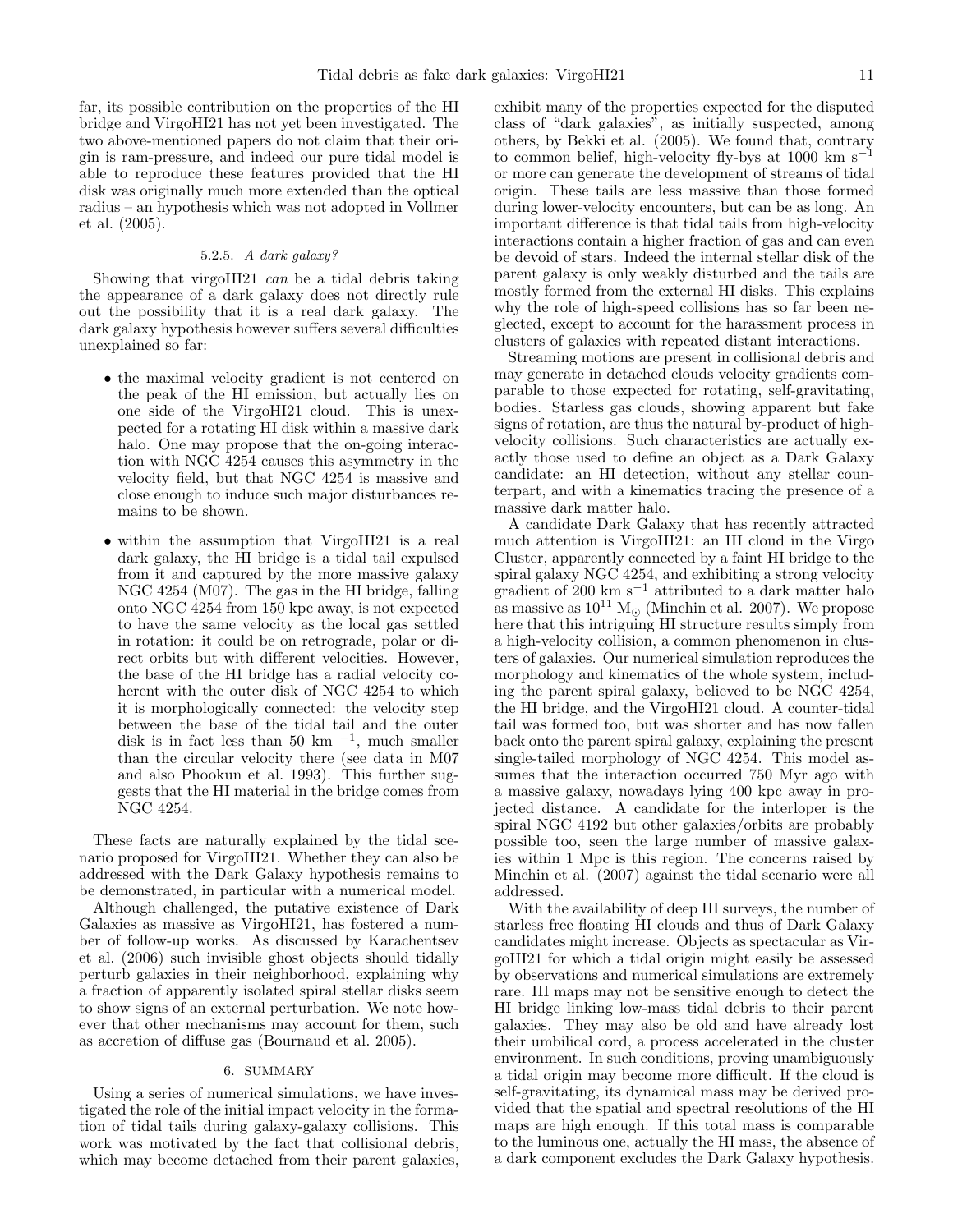A measure of the metallicity of the HI cloud, possible if it contains HII regions or has by chance a background quasar in its line of sight, would also provide a reliable test: tidal debris are made of metal-rich, pre-enriched, material while genuine Dark Galaxies would be made of pristine, metal-poor, gas. The detection of molecular gas, in particular the metallicity sensitive CO millimetric line, would also reveal a pre-enrichment consistent with a tidal origin.

In any cases, numerical simulations of high velocity collisions indicate that tidal debris corresponding to fake dark galaxies could be numerous even in dense environments like the Virgo Cluster. Whether genuine dark galaxies exist then remains to be proven.

The simulations in this paper were performed on the NEC-SX8R and SX8 vectorial computers at the CEA/CCRT and CNRS/IDRIS computing centers. We acknowledge the usage of the HyperLeda database. We are particularly grateful to Robert Minchin and Brian Kent who sent us the fully reduced WSRT and Arecibo HI datacubes respectively, that we used in this paper to constrain the numerical models. This work has largely benefited from stimulating discussions with Elias Brinks, Bernd Vollmer, Riccardo Giovanelli, Martha Haynes, Josh Simon, Jonathan Davies, Robert Minchin and Mike Disney.

### APPENDIX

## THE STRANGE NATURE OF OBJECT C

The so-called Object  $C$  – SDSS J121804.26+144510.4 – is a gas-rich dwarf galaxy lying very near VirgoHI21, to the East (see Fig. 1). Its velocity is offset by just 100 km s<sup>-1</sup> (see Fig. 2). This proximity suggests that both objects might belong to the same HI structure. However, whereas the Dark Galaxy candidate has no optical counterpart, object C is associated to an optically bright component, with an SDSS r–band magnitude of 16.6. The presence of stars in it may help to determine its age, chemical properties and nature and thus by extrapolation to constrain the origin of the whole HI structure.

An optical spectrum of the dwarf galaxy is available in the Sloan database. It exhibits emission lines indicative of an on-going star-formation activity consistent with its blue color. Oxygen abundances derived in its HII regions with three different empirical methods give contradictory results, with  $12 + \log(O/H)$  either equal to 8.0, 8.3 or even 8.5 (Vílchez, J. M. and Iglesias-Pàramo, J., private communication, and our own measurement). The low values would be consistent with the idea that the object is a classical pre-existing star-forming dwarf while the high values would suggest it is made of material which had been pre-enriched in another galaxy, as for Tidal Dwarf Galaxies. Would Object C be a TDG, then most likely the nearby HI bridge and VirgoHI21 would also be tidal debris that contrary to the former would not have managed to form stars. Clearly follow-up observations would be required to disclose its real nature. In particular obtaining near–infrared data and combining them with the already available GALEX/UV and optical data would constrain the age of the stellar population; a millimetric CO spectrum that traces its molecular gas content would indirectly probes its metallicity.

In any cases, the discrepancies between the various estimates of the oxygen abundance reveal very unusual line ratios in the optical spectrum of Object C with respect to other star-forming dwarfs in Virgo (Vílchez & Iglesias-Páramo 2003); these peculiarities still need to be understood.

### **REFERENCES**

- Barnes, J. E. & Hernquist, L. 1992, Nature, 360, 715
- Bekki, K., Koribalski, B. S., & Kilborn, V. A. 2005a, MNRAS, 363, L21 (B05)
- Bekki, K., Koribalski, B. S., Ryder, S. D., & Couch, W. J. 2005b, MNRAS, 357, L21
- Bournaud, F. & Combes, F. 2002, A&A, 392, 83
- —. 2003, A&A, 401, 817
- Bournaud, F., Duc, P.-A., & Masset, F. 2003, A&A, 411, L469
- Bournaud, F., Combes, F., Jog, C. J., & Puerari, I. 2005, A&A, 438, 507
- Bournaud, F. & Duc, P.-A. 2006, A&A, 456, 481
- Bournaud, F., Duc, P.-A., Amram, P., Combes, F., & Gach, J.-L. 2004, A&A, 425, 813
- Bournaud, F., et al. 2007, Science, 316, 1166
- Carignan, C. & Freeman, K. C. 1988, ApJ, 332, L33
- Chung, A., van Gorkom, J. H., Kenney, J. D. P., & Vollmer, B. 2005, in ASP Conference Series, Vol. 331, Extra-Planar Gas, 275 (arXiv:astro–ph/0507592)
- Chung, A., van Gorkom, J. H., Kenney, J. D. P., & Vollmer, B. 2007, ApJ, 659, L115
- Crowl, H. H., Kenney, J. D. P., van Gorkom, J. H., & Vollmer, B. 2005, AJ, 130, 65
- Davies, J., et al. 2004, MNRAS, 349, 922
- Davies, J. I., Disney, M. J., Minchin, R. F., Auld, R., & Smith, R. 2006, MNRAS, 368, 1479
- de Blok, W. J. G., Walter, F., Brinks, E., Thornley, M. D., & Kennicutt, Jr., R. C. 2005, in Astronomical Society of the Pacific Conference Series, Vol. 329, Nearby Large-Scale Structures and the Zone of Avoidance, ed. A. P. Fairall & P. A. Woudt, 265
- Doyle, M. T., et al. 2005, MNRAS, 361, 34
- Dubinski, J., Mihos, J. C., & Hernquist, L., 1996, ApJ, 462, 576
- Duc, P.-A., Bournaud, F., & Boquien, M. 2007, in IAU Symposium, Vol. 237, IAU Symposium, ed. B. G. Elmegreen & J. Palous, 323  $(axXiv:astro-ph/0610047)$
- Duc, P.-A., Braine, J., Lisenfeld, U., Brinks, E., & Boquien, M. 2007, A&A in press (arXiv:0709.2733)
- Duc, P.-A., Bournaud, F., & Masset, F. 2004, A&A, 427, 803
- Eneev, T. M., Kozlov, N. N., & Sunyaev, R. A., 1973, A&A, 22, 41
- Elmegreen, B. G., Kaufman, M., & Thomasson, M. 1993, ApJ, 412, 90
- Elmegreen, B. G. 2002, ApJ, 577, 206
- Giovanelli, R., et al. 2007, AJ, 133, 2569
- Guiderdoni, B., 1987, A&A, 172, 27
- 
- Haynes, M. P., Giovanelli, R., & Kent, B. R. 2007, ApJ, 665, L19
- Hibbard, J. E., Guhathakurta, P., van Gorkom, J. H., & Schweizer, F. 1994, AJ, 107, 67
- Kantharia, N. G., Pramesh Rao, A., & Sirothia, S. K. 2007, MNRAS in press (arXiv:0709.4532)
- Karachentsev, I. D., Karachentseva, V. E., & Huchtmeier, W. K. 2006, A&A, 451, 817
- Kennicutt, Jr., R. C. 1998, ApJ, 498, 541
- Kent, B. R., et al. 2007, ApJ, 665, L15
- Lucero, D. M., Young, L. M., & van Gorkom, J. H. 2005, AJ, 129, 647
- Martin, C. L. & Kennicutt, Jr., R. C. 2001, ApJ, 555, 301
- Meyer, M. J., et al. 2004, MNRAS, 350, 1195